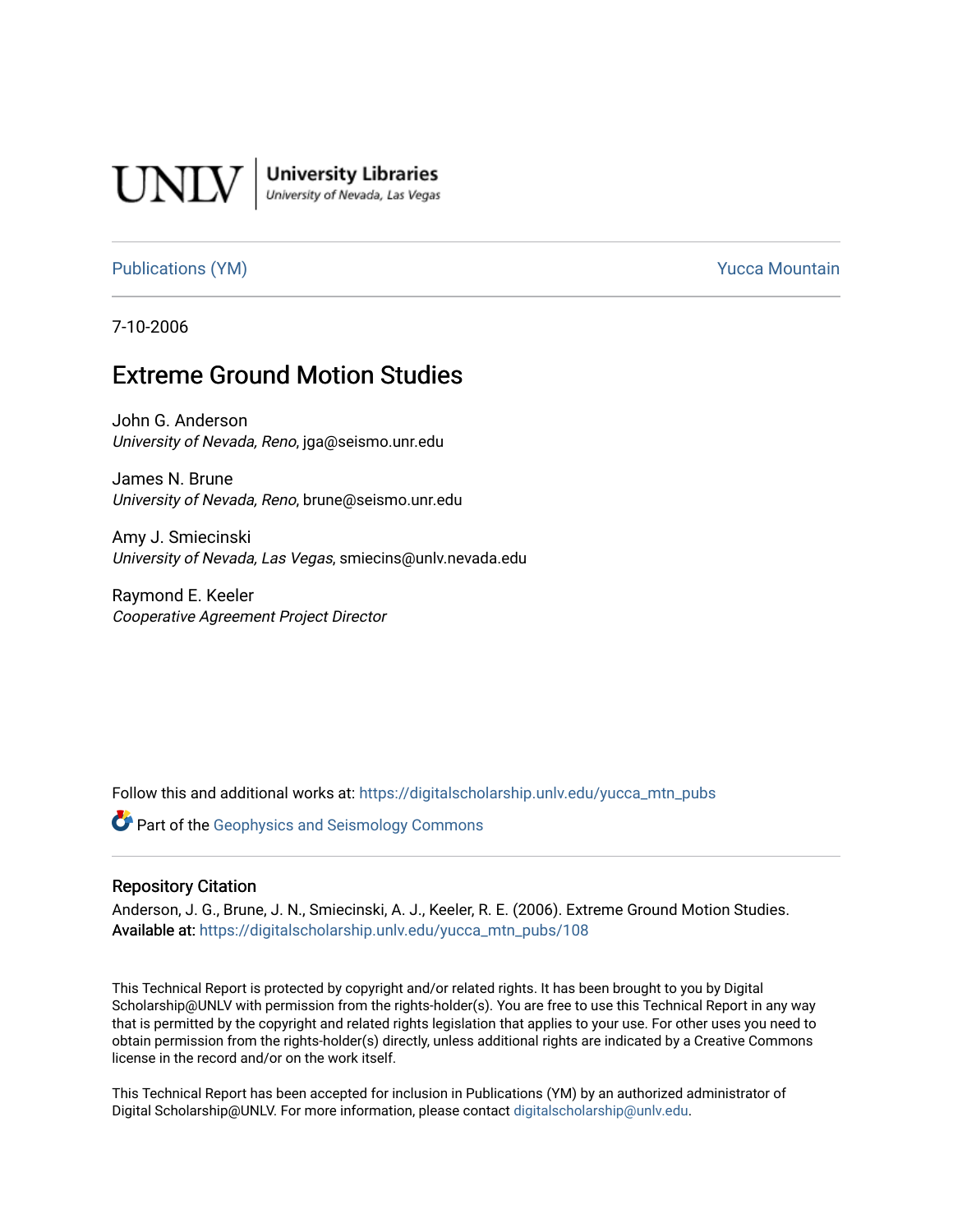*Nevada System of Higher Education* 



### SCIENTIFIC INVESTIGATION PLAN (SIP)

Task Title:

Extreme Ground Motion Studies

John G. Anderson and James N. Brune

İ

Task Number: *ORD-FY06-022* 

Document Number:

Revision:

Effective Date:

Author:

Approvals:

Principal Investigator ∮ames N. Brune

 $6/02/06$ 

date

 $\frac{1}{\text{date}}$ 

Concurrence:

Project Director Ray Keeler

QA Manager Amy Smiecinski

SIP-UNR-049

July 10, 2006

0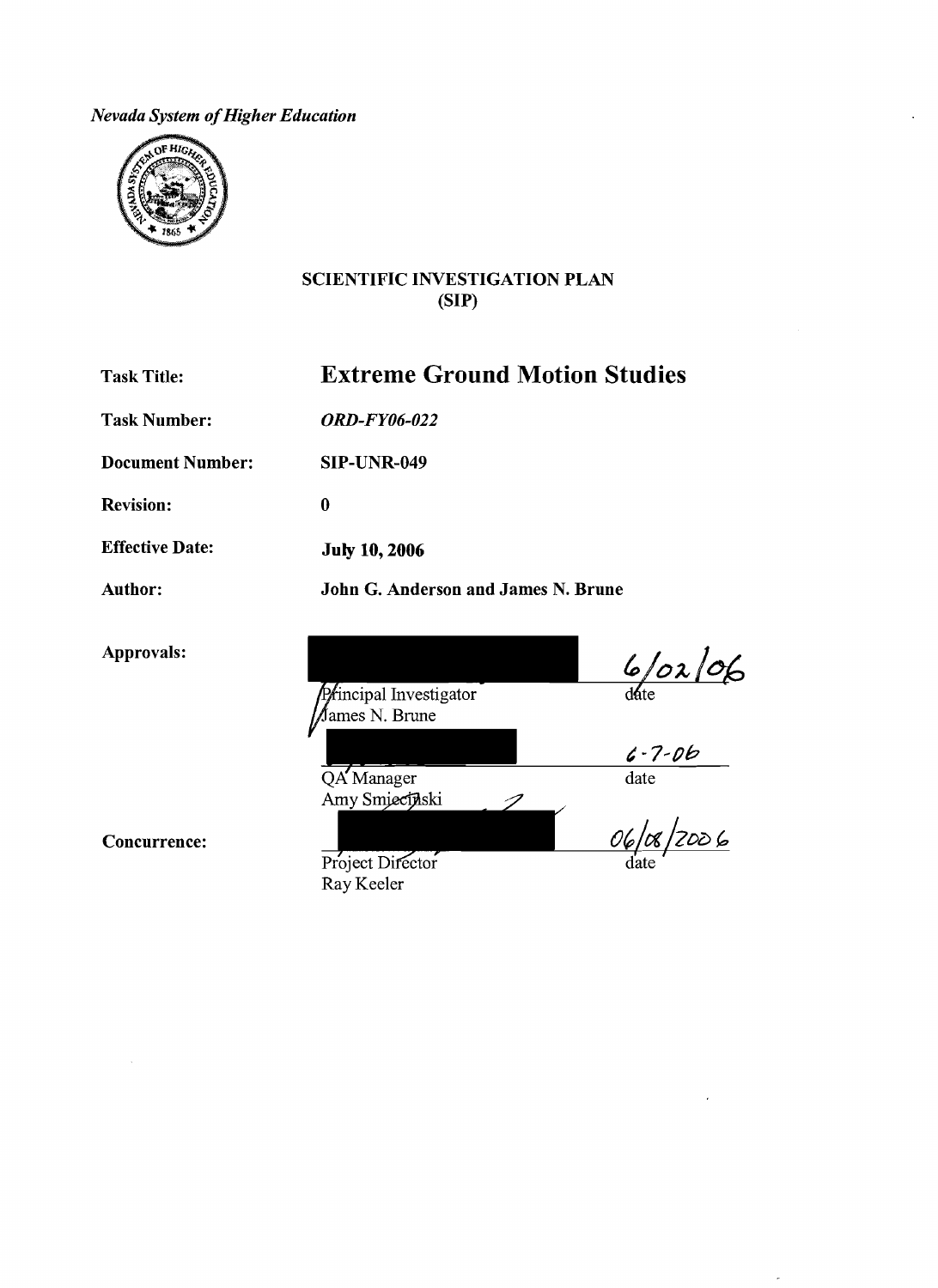#### **Title:** Extreme Ground Motion Studies Page 2 of 16 **Document Number:** SIP-UNR-049 / Rev. 0

### REVISION HISTORY

| Revision      | <b>Effective Date</b> | Description and Reason for Change |  |
|---------------|-----------------------|-----------------------------------|--|
| <b>Number</b> |                       |                                   |  |
|               | 10 July 2006          | Initial Issue                     |  |
|               |                       |                                   |  |
|               |                       |                                   |  |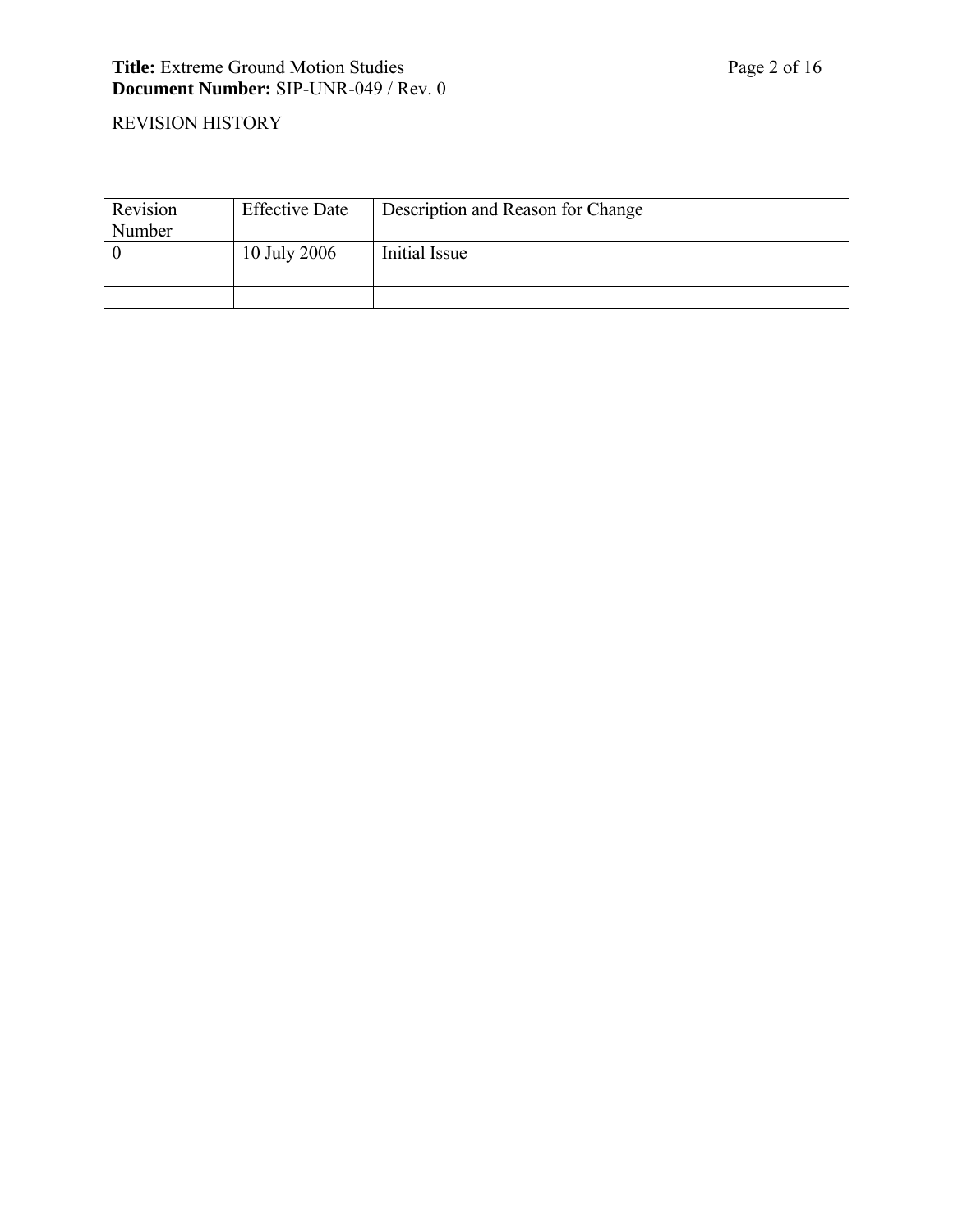#### **1) SCOPE AND OBJECTIVES**

This project consists of two separate investigations into extreme ground motions due to seismic events. First, it includes field studies of geological formations that should put an upper bound on extreme ground motions that have happened at the site of the formations. The locations are critically selected to provide the most effective constraints possible on the validity of the probabilistic seismic hazard analysis for Yucca Mountain. Second, this project surveys recorded ground motions from around the world, and aims to draw general conclusions from these as to the conditions where extreme ground motions are observed.

This work is subject to NSHE QA Program requirements, except as noted below.

### **2) APPROACH**

**Subtask 1: Constraints on Yucca Mountain extreme ground motions based on precariously balanced rocks, unstable precipitous cliffs, and un-fractured sandstones along the San Andreas fault.** 

### INTRODUCTION

Probabilistic seismic hazard analysis (PSHA) is based on statistical assumptions which are very questionable when extended to very-low-probability maximum ground motions  $(10^{-6}$  to  $10^{-8})$ annual probabilities, with ground motions of the order of 10 g acceleration and10 m/s velocity. The short historical database for instrumental recordings is not sufficient to determine the uncertainties in the statistical assumptions. This suggests that we look for geomorphic and geologic evidence constraining ground motions over long periods in the past. Because the PSHA extrapolated ground motions are so large, we might expect to find evidence for them if they have occurred in recent geologic time. Such evidence considered here is: lack of precariously balanced rocks (10 ka to 100 ka age constraint), rock avalanches from (formerly) unstable cliffs (a few hundred ka age constraint), and fractures in 5 ma sandstones along the San Andreas Fault in California. The latter, because of the higher rate of seismicity near the San Andreas Fault, provides about 200 times as long of an equivalent time sample as is available at Yucca Mountain. We plan a synthesis report of preliminary data from Yucca Mountain, NTS (Nevada Test Site), and the San Andreas fault to determine the feasibility of an extensive study using QA (Quality Assurance) cosmogenic age dating, more in-depth studies of the NTS mega-breccias, and un-fractured San Andreas sandstones. Interpretation based on preliminary, non-QA'd, age dating suggests that we will be able to provide constraints on ground motion for the last several hundred thousand years to perhaps millions of years, and that these constraints will be considerably lower than estimates based on the extant Yucca Mountain PSHA (Probabilistic Seismic Hazard Analysis).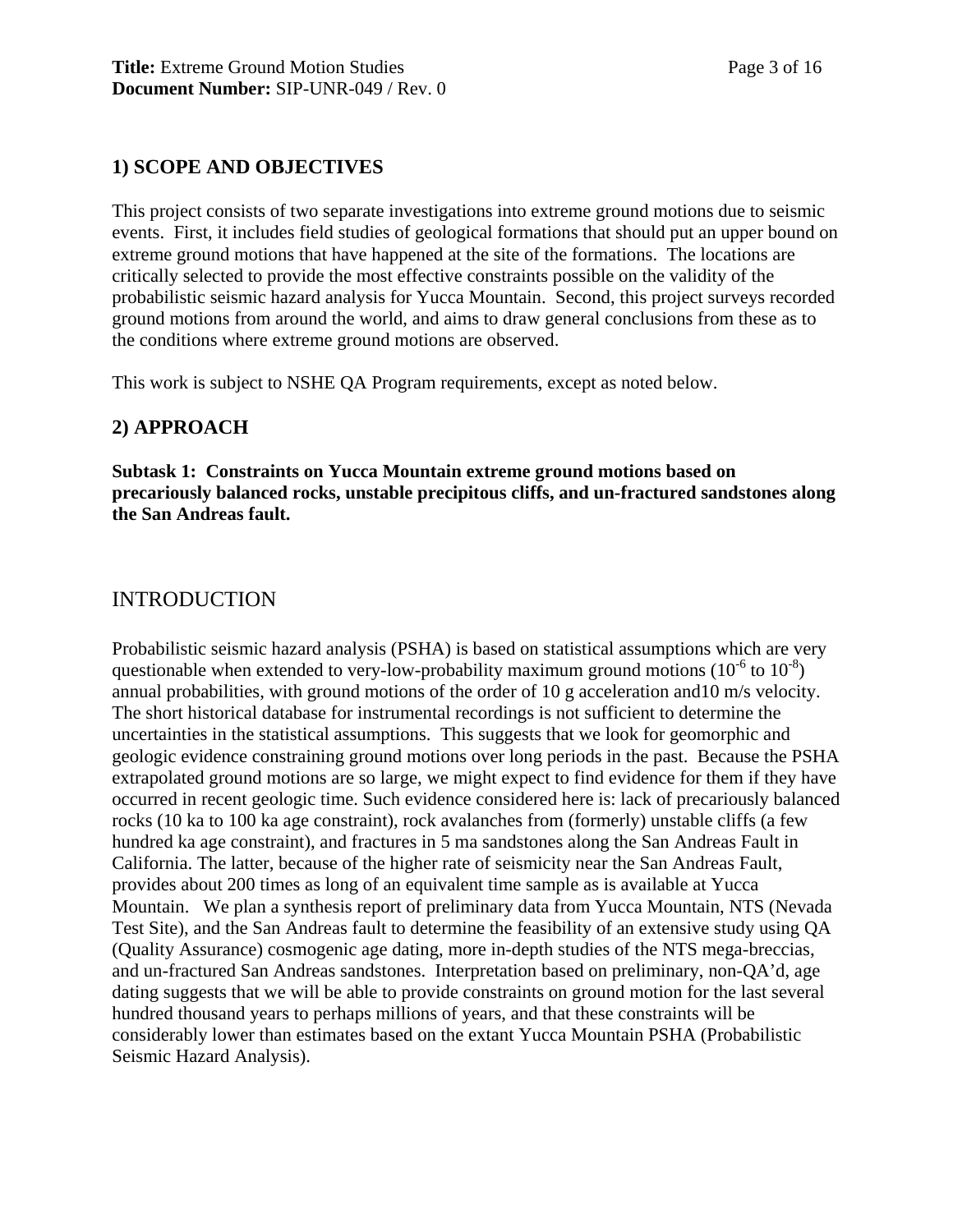#### **Title:** Extreme Ground Motion Studies Page 4 of 16 **Document Number:** SIP-UNR-049 / Rev. 0

### PRECARIOUS ROCK CONSTRAINTS ON EXTREME GROUND MOTIONS

As a result of the discovery of numerous precariously balanced rocks in the vicinity of Yucca Mountain, a methodology was developed to use these rocks as constraints on the probable ground motion to be expected at the potential repository. The precarious rock methodology gives a direct indication of the upper bound on the amplitude of past ground shaking at a site. (This is in contrast to the indirect inference provided by the extensive trenching studies at Yucca Mountain, which cannot directly constrain characteristics of ground motions associated with observed fault slip evidence.)

We previously presented estimates of peak acceleration made from observations of precarious or toppled rocks at the Nevada Test Site (NTS). We improved our estimates by field-testing of rocks and by using observed waveforms of nuclear explosions in our shake table tests. Results of these studies are in the published literature.

## COSMOGENIC AGE DATING OF PRECARIOUS ROCK PEDESTALS

Subsequent to the studies reported above, we collected non-QA'd preliminary determinations of cosmogenic age dates of precarious rock pedestals in Solitario Canyon. The cosmogenic age dates for precarious rock pedestals all exceed previous estimates based on rock varnish. This is not unexpected, since the rock varnish dates are minimum dates because the rock varnish formation process can be "reset' by periods of intense weathering, as might be expected during ice ages. Cosmogenic pedestal age dates range from about 36 ka to 250 ka, with most values about 50-100 ka. These are considerably higher than the minimum dates from rock varnish (generally ~10.5 ka). Although we have not fully analyzed and qualified these results, the preliminary analyses suggest that these dates are consistent with the earlier conclusion of Brune and Whitney that no large ground motions (greater than about 0.3 g) have occurred since before the most recent large event proposed from trenching studies (about 70 ka ago on the Solitario Canyon fault, and about 90 ka ago on the Paintbrush Canyon fault). The results further confirm that the erosion rates at Yucca Mountain are very low and that portions of the slopes at Yucca Mountain are extremely stable, with surface age dates of tens of thousands of years on exposed rocks.

## CONCLUSION FOR PRECARIOUS ROCKS

The relatively large horizontal ground accelerations predicted for  $10<sup>4</sup>$  or more years by the recently completed Yucca Mountain Probabilistic Seismic Hazard Analyses (PSHA, Stepp et al., 2001) are not consistent with the preliminary results from the precarious rock survey, nor the results found by the DOE Task ORD-FY04-020 up to this time and the non-QA'd age dates. Therefore we anticipate that further development of the precarious rock methodology, especially further QA'd cosmogenic age dating, will provide important constraints on the questionable statistical assumptions which lead to extremely high ground motion predictions at very low probabilities.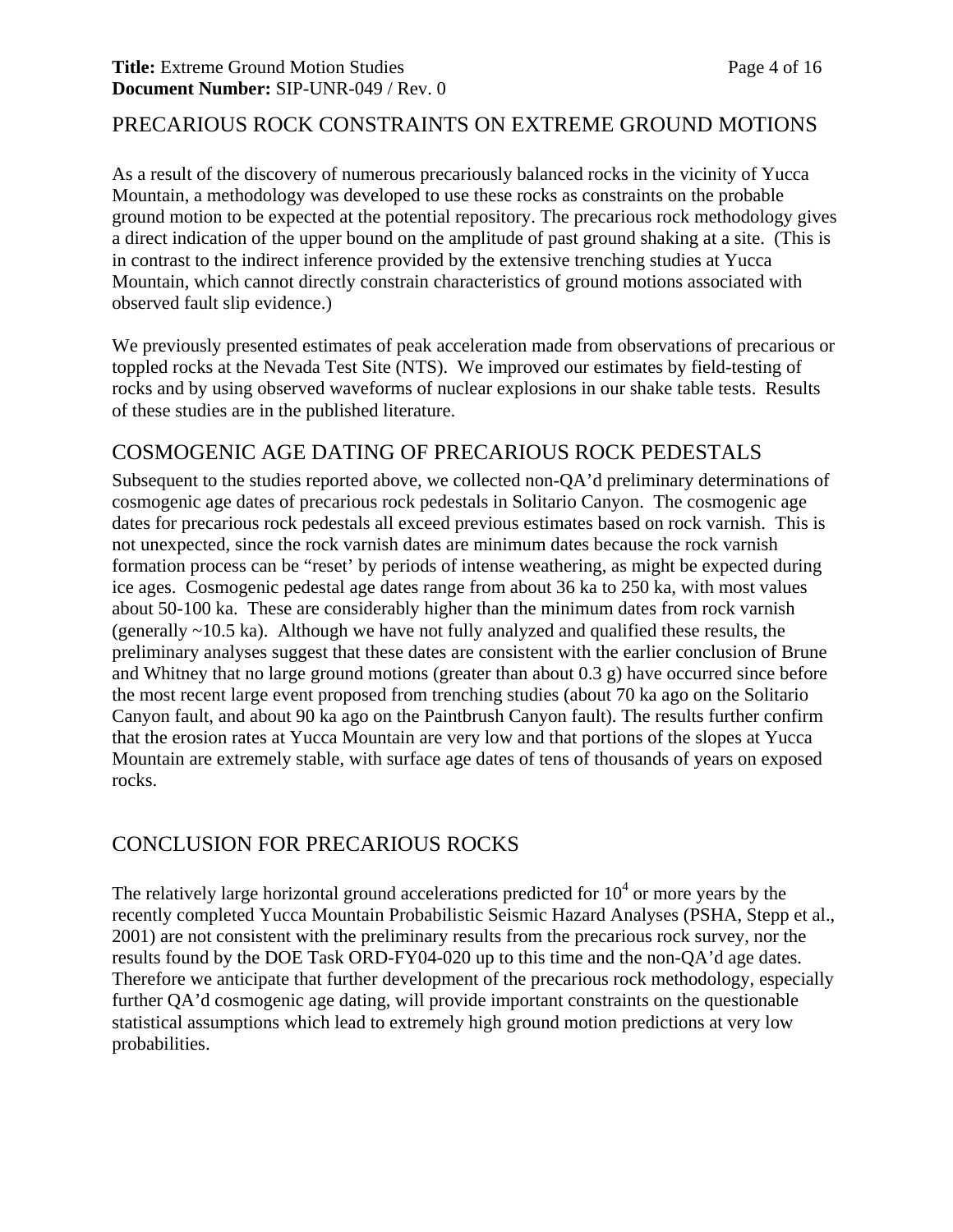## UNSTABLE PRECIPITOUS CLIFFS IN THE VICINITY OF YUCCA MOUNTAIN

In addition to numerous precarious and semi-precarious rocks in the vicinity of Yucca Mountain, discussed above, there are numerous unstable cliff faces with numerous loose rocks stacked on top of each other. Such cliffs are common throughout the area, a result of differential erosion of welded and unwelded tuffs. These cliffs appear to be obviously unstable with regard to horizontal ground shaking.

## NTS Rock Avalanches: Correlation with Ground Motion Predictions from Large Underground Nuclear Explosions.

Further north in NTS cliff faces have been shaken down by ground motion from nuclear explosions. Very near large NTS explosions, there are no precarious rocks. In addition, cliff faces are shattered and numerous recent rockfalls and mega-breccia rock avalanches. These are evidenced by fresh white surfaces covered by caliche (calcium carbonate) and chalcedony (silica), providing a clear indication that the rockfalls have been caused by the explosions. As the distance from the explosions increases, rock avalanches disappear and less and less rockfalls are observed. Thus lack of evidence of mega-breccia rock avalanches at Yucca Mountain and along the San Andreas fault is a constraint on extreme ground motions over the time period necessary to remove the evidence of such avalanches (preliminarily estimated at hundreds of thousands of years).

In May 2005 we carried out a reconnaissance field survey of sites of rock avalanches created by large nuclear explosions. We estimated the peak ground accelerations from the map based on the empirical curves for ground motion for nuclear explosions as a function of magnitude and distance. From standard ground-motion regression curves on yield and distance, it is presumed that some of the sites of rock avalanche sites were exposed to ground accelerations of several g and ground velocities of a few meters/sec.

In numerous cases very large blocks of rock, up to several meters in dimensions, were moved large distances and thrown downhill to form very impressive large-block rubble piles. The fact that such large blocks of rock could undergo such large displacements testifies to the huge energies involved. This contrasts strongly with the precipitous cliffs existing at Yucca Mountain, where the cliffs would be turned into block rubble piles with ground accelerations considerably less than 1 g. If, in addition, large accelerations, comparable to those generated by nuclear explosions, had occurred at Yucca Mountain, very large blocks (meters in dimension) would also have been thrown from the cliffs onto the rubble piles. Solitario Canyon would be the site of numerous large rock avalanche rubble piles, similar to those described above for northern NTS.

There is no evidence that rock avalanches of the type described above for northern NTS have ever existed at Yucca Mountain. The time constraint associated with the lack of evidence for rock avalanches at Yucca Mountain is the time for natural processes to eliminate the evidence of such rock avalanches. We believe this is the order of  $10<sup>5</sup>$  years, but this needs to be quantified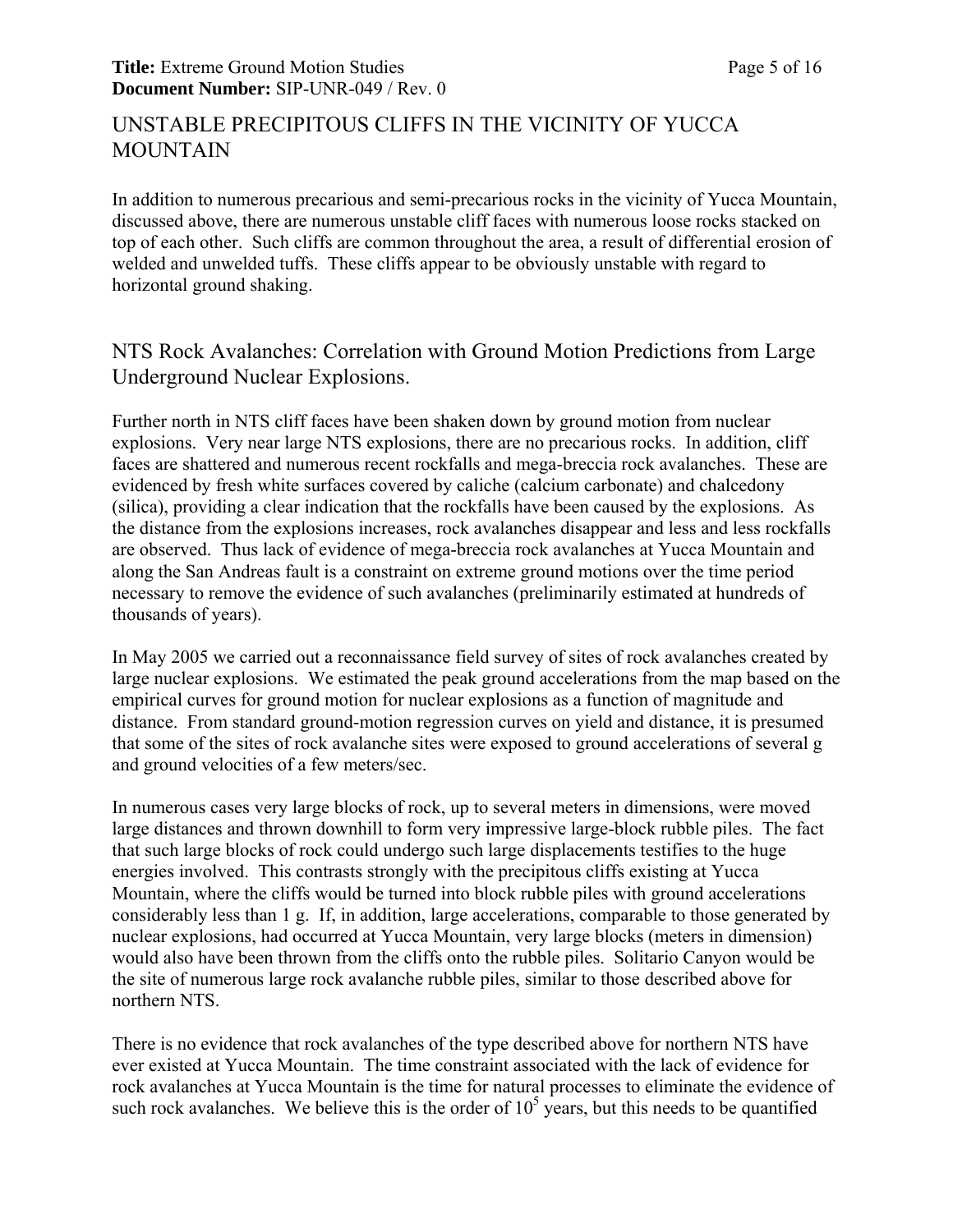#### **Title:** Extreme Ground Motion Studies Page 6 of 16 **Document Number:** SIP-UNR-049 / Rev. 0

by extensive cosmogenic estimates of erosion rates and other geomorphic processes. There are a few large boulders on the pediment (little or no alluvium) at the north end of Solitario Canyon. Cosmogenic age dates on some of these boulders, as well as boulders in other environments, including cliffs and colluvium at Yucca Mountain, will provide necessary estimates of erosion rates of boulders exposed to subaerial processes. John Whitney et al. have done considerable background estimates of long term erosion rates, and results of their study will be critical information for evaluation of the results of the research described here.

## CONCLUSION FROM UNSTABLE PRECIPITOUS CLIFFS AT YUCCA **MOUNTAIN**

A useful constraint on strong ground motion at Yucca Mountain can be obtained by estimating the time it would take for shaken-down cliffs, with consequent rock avalanches (piles of rubble at the cliff base) to be re-eroded to their current unstable conditions (no rubble at the base of the cliffs, many unstable stacks of rocks). Preliminary estimates based on cosmogenic age dating described above, suggest hundreds of ka, thus implying that such large ground motions have not occurred at Yucca Mountain in this time period; but final constraints will require extensive QA (Quality Assurance) age data and associated analytical interpretation.

## CONSTRAINTS ON EXTREME GROUND MOTIONS FROM UNFRACTURED PRECIPITOUS SANDSTONE CLIFFS ALONG THE SAN ANDREAS FAULT

Large sandstone outcrops occur at several locations along the San Andreas Fault between Tejon Pass and Cajon Pass. These sandstones are as old as or older than the San Andreas Fault and thus have been exposed to San Andreas earthquakes for about 5 million years. At the current inferred rate of occurrence of large earthquakes, this might translate into about  $20,000 \text{ M} \sim 8$ events, with about 200 occurring in the last 50 ka, enough to provide statistical constraints at very low probabilities. The equivalent comparable time scale translated to Yucca Mountain would be more than a billion years (because of the about 200 times greater rate of seismicity). Preliminary measurements of tensile strength of surface samples of the San Andreas sandstones indicate values of less than 10 bars. If these values correspond to the true tensile strength of rocks in bulk at depth, over the history of the rocks, they provide constraints on very rare ground motions. Internally, if the particle velocities exceeded about 1 m/s at about  $\frac{1}{4}$  wavelength depth, the internal strains would fracture the rocks in tension. There is no evidence of such tension fracturing in theses sandstones.

At several sites there are near vertical sandstone cliffs several tens of meters high. Since the sandstones are considerably weaker than the welded tuffs at NTS, we would certainly expect mega-breccia rock avalanches of the type observed at NTS if similar extreme ground motions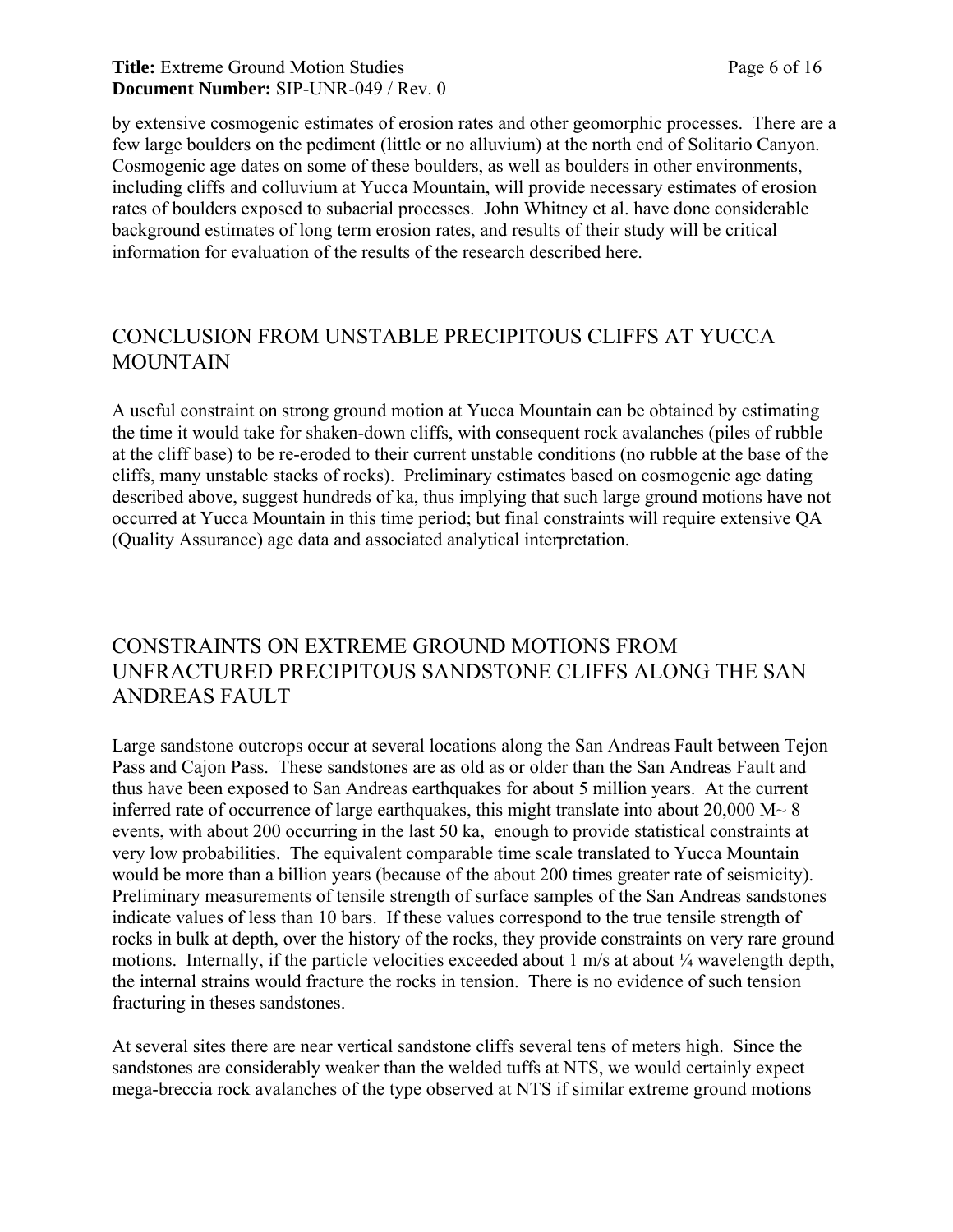#### **Title:** Extreme Ground Motion Studies Page 7 of 16 **Document Number:** SIP-UNR-049 / Rev. 0

had occurred. There is no evidence of such avalanches in these cliffs. Although the precise erosion rate of the sandstones needs to be better established, probably no such avalanches have been created in the last 10 ka to 100ka, if ever. The suggested upper limits on ground motion are consistent with the current rock's instrumental strong motion data set (covering only about 50 yrs) and suggest that large UNE-type ground motions have not occurred over the much longer history of the San Andreas Fault, which would give an equivalent time constraint at Yucca Mountain of over  $10^9$  years.

In order to quantify these estimates, the following activities are needed:

- 1. Measure the shear-wave velocity of the sandstones. This is because fracture or lack of fracture depends on the shear strains in the rock, which in turn are proportional to particle velocity divided by shear-wave velocity. This data will be obtained under the supervision of Prof. John Louie.
- 2. Measure the tensile strength of the sandstones. These measurements will be made by Prof. Jaak Daemen and his student.
- 3. Carry out more extensive examination of the sandstone outcrops to increase our confidence that there are no extant earthquake-caused fractures.

#### **Subtask 2: Prepare summary report on large recorded ground motions**

Results of the PSHA, as mentioned above, give ground motions on the order of 10g and 10 m/s for  $10<sup>4</sup>$  years and greater. To put these numbers into perspective, for our second subtask we plan to carry out a thorough study of all available strong motion records, to determine what are the extremes that have been observed. While these extremes will be much less than the PSHA predictions, Hanks (2004) recognized that such a systematic review of the existing data has not been carried out recently. The expected outcome is an understanding of those conditions that have in the past always been associated with extreme ground motion observations. To the extent that those conditions are present or absent at Yucca Mountain, we anticipate this study will produce conclusions that are highly relevant for evaluation of the PSHA predictions.

This part of our proposal responds to the following recommendation ("C.2") in the Hanks et al (2004).

#### *C.2. The Larger PGA's and PGV's*

*In a like manner, the Committee recommends documentation and analysis of the 100 largest PGA's and PGV's, in a manner building on Anderson's presentation. Further, the Committee recommends a synthesis of the analysis of ground-motion outliers as parameterized by their normalized residuals, after Bommer's presentation. Of particular importance is the association of the largest known absolute values (PGA's and PGV's) and relative values (normalized residuals) with forward directivity, faulting mechanism, and earthquake magnitude. These empirical results can then be compared to the numerical calculations of the non-linear modeling of the source and wave propagation.*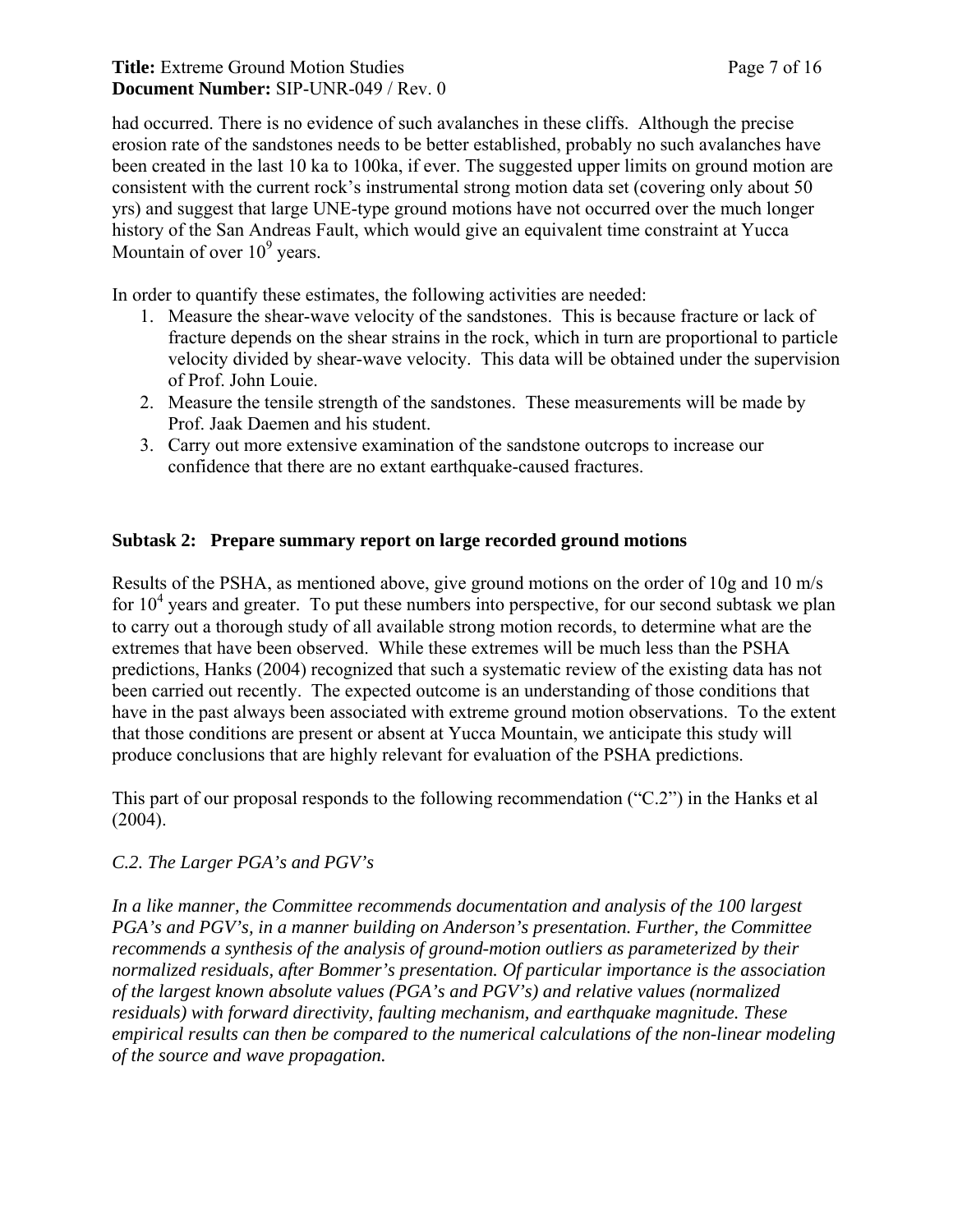#### **Title:** Extreme Ground Motion Studies Page 8 of 16 **Document Number:** SIP-UNR-049 / Rev. 0

We have some preliminary results on extreme ground motions. Figure 1 shows the statistics of extreme recorded accelerations worldwide, and Figure 2 shows the statistics of extreme recorded velocities worldwide. Figure 1 shows 35 records that have been identified with peak accelerations greater than 800 cm/s<sup>2</sup>. Figure 2 shows about 25 records for which one or more component exceeded 75 cm/s.



Figure 1. Extreme accelerations. The table with extreme records has been drawn from the COSMOS database. A) Plotted on linear axes. B) Plotted with logarithmic ordinate axis. Note that there is no physical reason to expect a linear relationship on semilog axes, but this presentation better illustrates the highest observed values.



Figure 2. Extreme velocities. The table with extreme velocity records has been drawn from the PEER NGA database. As in Figure 1, the points are on both linear and semilogarithmic axes.

This is a good beginning for a project to examine the 100 largest accelerations and velocities observed to date. Specific information that needs to be gathered for each extreme accelerogram and each extreme velocity:

- Map of fault and station location
- Identify epicenter / directivity
- Focal mechanism
- Site condition
- Kappa, spectral amplitudes, time series rms
- Is this an isolated spike?
- Topography of the station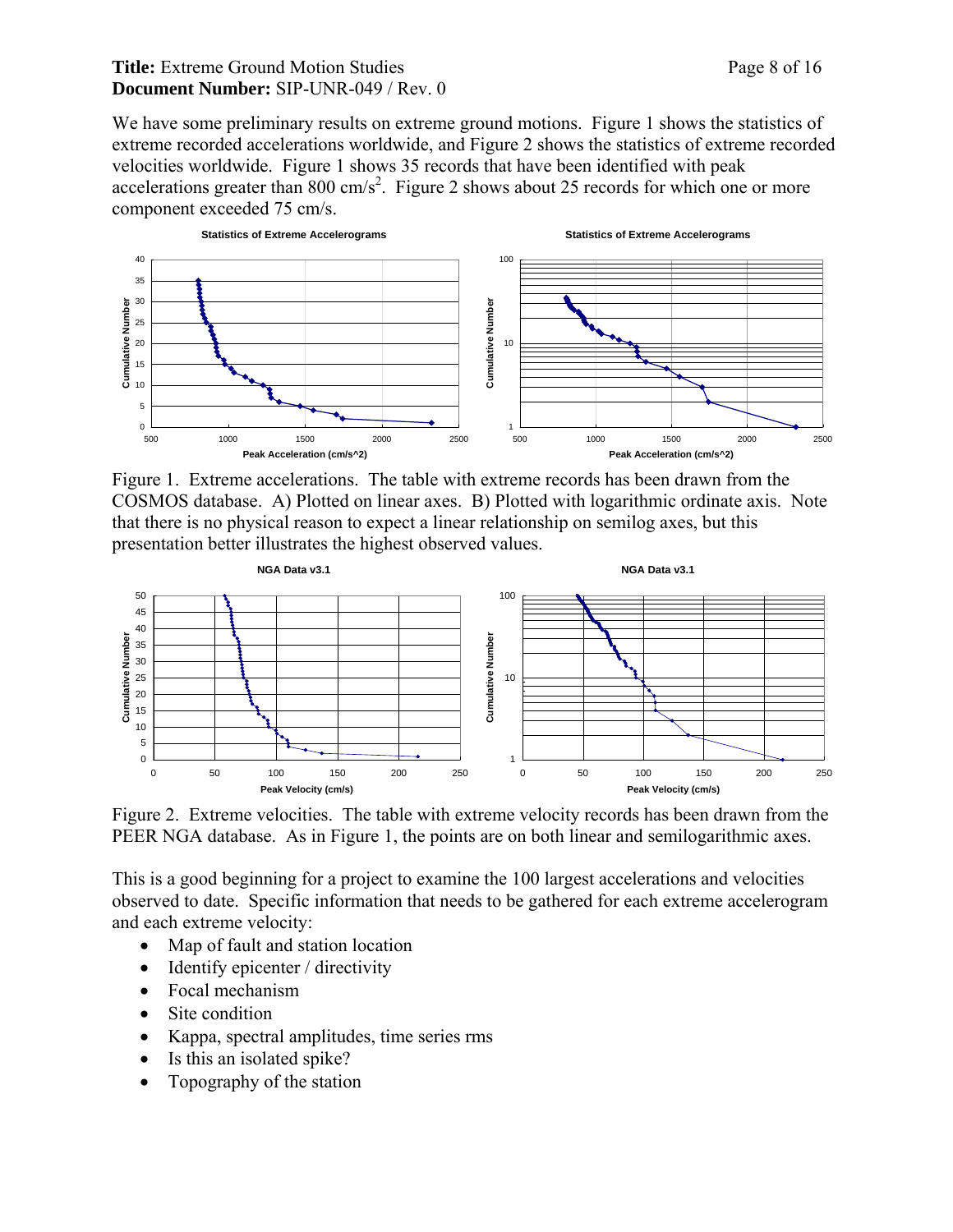A preliminary impression is that most of the extreme velocities are associated with near-fault pulses for earthquakes with M>6. However, that remains to be examined in more detail.

The 36 accelerograms identified so far with peak acceleration in excess of 800 cm/s<sup>2</sup> come from 22 earthquakes, 1971-2003. Two earthquakes contribute six records each: Japan, 2003 May 26,  $M_W$ =7.0 (HRV), Depth =61 km, and Northridge, 1994,  $M_W$ =6.7, shallow. Of these records, 14 accelerograms from 12 earthquakes caused peak acceleration in excess of 1g. On 78% of the records, the horizontal component was the strongest.

A preliminary conclusion is that all cases of extreme accelerations occur in one or more of the following limited set of conditions:

- Thrust faulting: 69%
	- Hanging wall: 47%
- Forward directivity:  $\geq 33\%$
- Dam abutments (Topographic amplification): 20%
- Site Condition
	- $-$  Soil site condition:  $> 33\%$
	- Recognizable strong resonance: 6%
- Deep source (perhaps very high stress drop):  $20\%$
- The parameter kappa is less than 30 ms on all but one of the extreme records examined.
- Several of the peaks occur in isolated spikes that are much greater than the rest of the record.

There was no obvious tendency for the extreme peak accelerations to occur more frequently with higher magnitude events. The preliminary study found more points in the magnitude 6.5-7.0 range than at higher magnitudes. However, most of the overall data set is also in that range, so care will be needed to evaluate the statistical significance, if any, of that inference.

Analysis of these data will focus on issues that are relevant for Yucca Mountain. We will determine which of the parameters described above are statistically significant for predicting extreme motions. We will determine which combination of conditions are most likely to result in extreme ground motions. We will examine whether this analysis indicates that there are conditions likely to lead to even stronger ground motions than the largest observed. Finally we will compare the conditions of extreme observations with the conditions seen at Yucca Mountain, and draw conclusions for Yucca Mountain.

## RESEARCH—SUBTASK 1

This is a two-year subtask to fully evaluate the possible ground-motion constraints (unexceeded ground motions) provided by precarious rocks and precipitous cliffs (lack of evidence for rock avalanches) both at Yucca Mountain and along the San Andreas fault, and unfractured sandstones along the San Andreas fault. This will involve evaluation of our preliminary non-QA'd cosmogenic age dates, field surveys, collection and testing of samples from along the San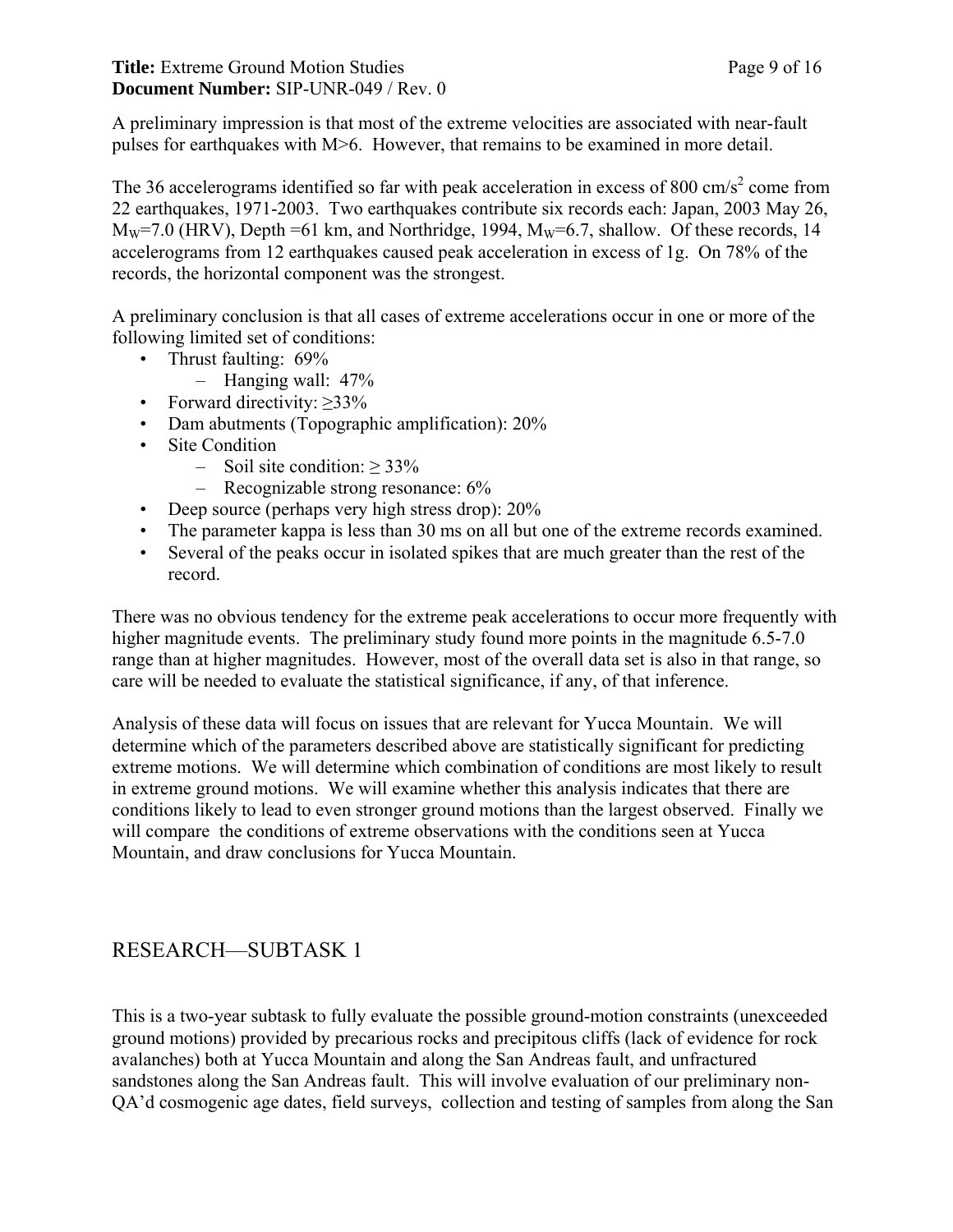#### **Title:** Extreme Ground Motion Studies Page 10 of 16 **Document Number:** SIP-UNR-049 / Rev. 0

Andreas Fault, geophysical surveys to determine sandstone velocities at depth along the San Andreas Fault, and associated geomorphologic interpretation, both at Yucca Mountain and along the San Andreas Fault. We will obtain 6 additional QA'd cosmogenic age dates at Yucca Mountain and along the San Andreas Fault by the middle of the second year. This will involve additional QA training and effort on the part of researchers. The last half of the second year will involve extensive interpretation and analysis associated with preparation of a final report.

QA Status: *"Sample collection and analysis and reporting under Subtask 1 will be conducted in accordance with the NSHE QA Program. Some preliminary data that will be considered in this research is obtained from unqualified sources. Our reports will clearly distinguish between conclusions based on the two categories of data.* 

## RESEARCH- SUBTASK 2

This is a two-year subtask for evaluation of the 100 largest peak accelerations and peak velocities from past worldwide earthquakes and of the 100 peak accelerations and velocities that are the greatest number of standard deviations higher than expected from ground motion prediction equations. This subtask runs concurrently with subtask 1. In the first year we will:

- Search strong-motion databases to compile the largest documented records of peak acceleration and peak velocity in earthquakes.
- To the extent possible, gather the seismograms into a single database. This data was not gathered under QA procedures, but it is what is used in the engineering seismology community. We will compile this data and submit it to the records section for convenient future use by others.
- Use this data, combined with simple Matlab routines, to make plots and to check on the peak values obtained from readings made by others and compiled in the databases we will search. Plots will allow us to expand the records so that we can see the detailed nature of the ground motions causing the extreme values. Matlab routines needed for this are simple: to read data and plot, and need only use a small number of Matlab functions. They will be documented in the scientific notebook, and the notebook will include tests to demonstrate that they are correct. For instance a routine to read and plot the data can be tested by showing that the plot is the same as a plot of the data as obtained from the web site that distributes the data.
- Document, to the extent possible, the site conditions, topography, and source-station geometry for all of this data.
- Prepare an interim summary report.

In the second year, we will focus on ground motions that are large numbers of standard deviations higher than expected based on ground-motion prediction equations. Analysis will be similar to year one for the different set of data. Outliers in this case are somewhat dependent on the choice of the ground-motion prediction equation. A major effort is now underway under the sponsorship of the Pacific Earthquake Engineering Research (PEER) Center to develop the "Next Generation" of these relations. These are not published yet, but should be by the time we start this phase of the project. We currently plan to choose one (or more) of these new relations,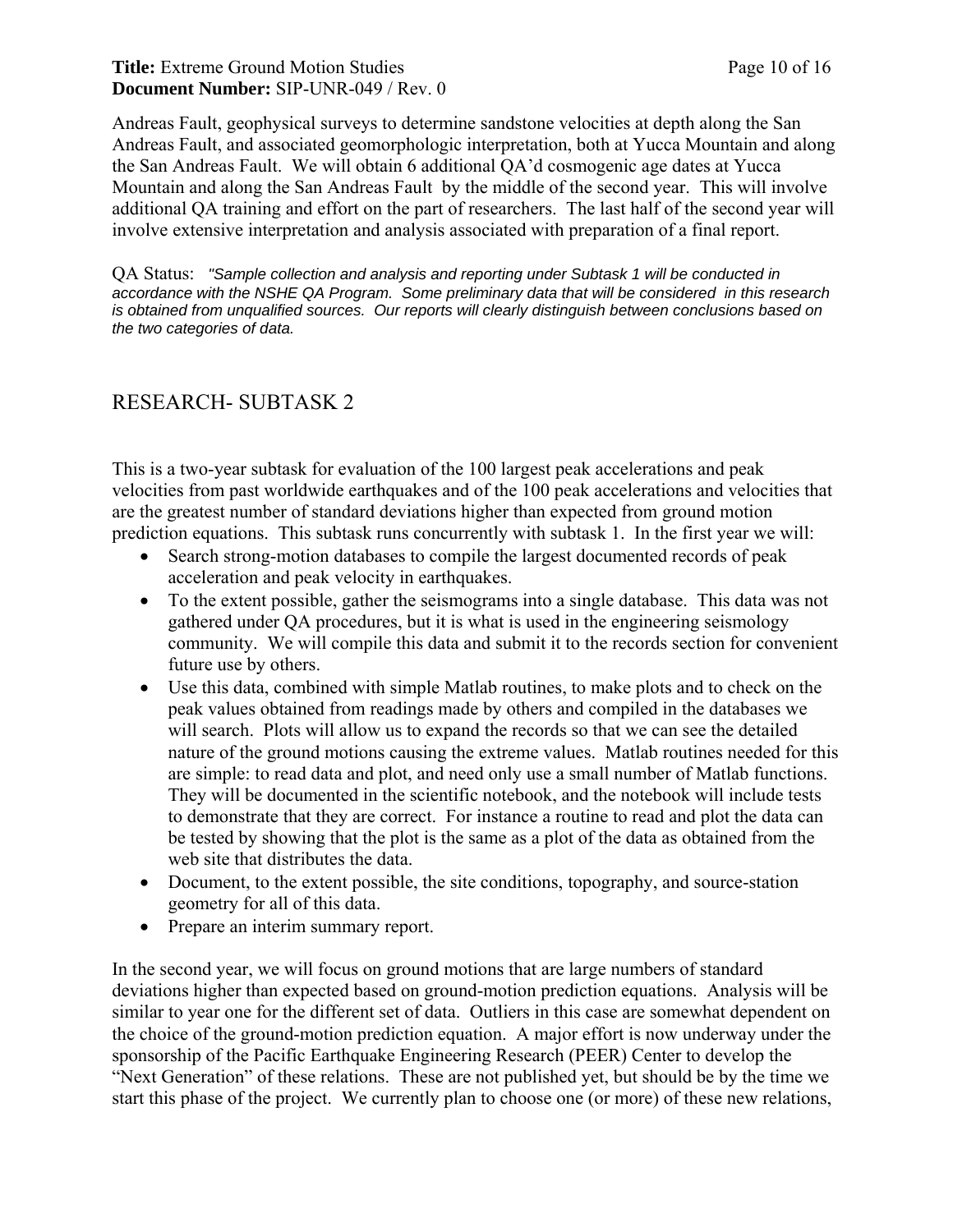#### Title: Extreme Ground Motion Studies Page 11 of 16 **Document Number:** SIP-UNR-049 / Rev. 0

and to explain our choice as part of our report. A final report will include all the year one and year two investigations.

Products/transmittals: Data generated in support of this report will be made available to the Technical Data Management System via the NSHE Technical Data Archive.

QA Status: *Our report under subtask 2 will not qualify under the NSHE QA Program because it will not be possible to qualify the strong-motion data collected from locations all over the world. However, data collection and analysis will treat all data as if it were qualified.*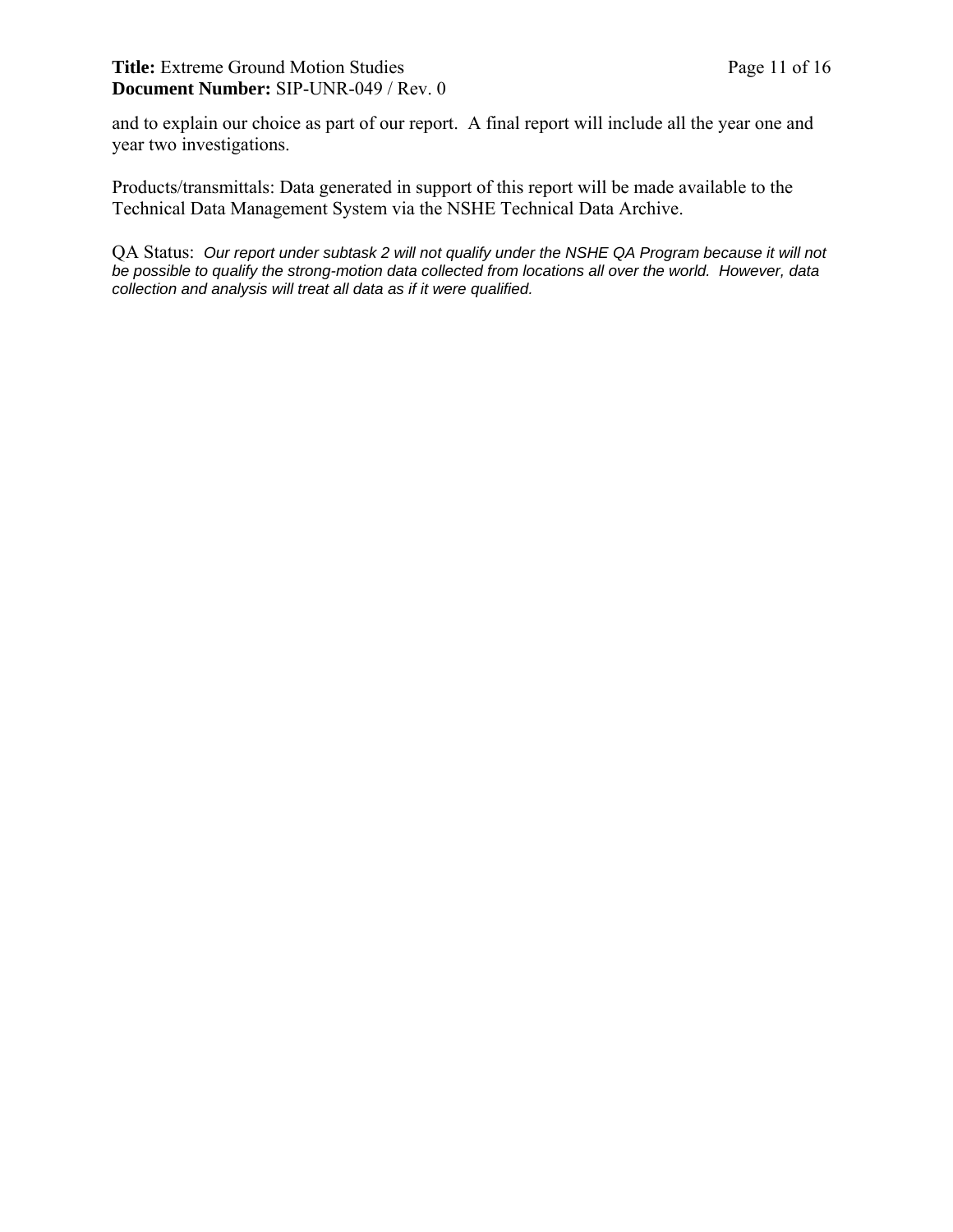## **3) SCHEDULE**

|     |                                                    |                                                               |                                    | NSHE/YMP Cooperative Agreement Baseline Milestone Schedule<br>FY-2006 Rev. 0 |
|-----|----------------------------------------------------|---------------------------------------------------------------|------------------------------------|------------------------------------------------------------------------------|
| ID  | <b>Task Number</b>                                 | Description                                                   | <b>Baseline Completion</b><br>Date |                                                                              |
| 827 | <b>ORD-FY06-022</b>                                | <b>Extreme Ground Motion Studies</b>                          | Sat 01/12/08                       |                                                                              |
| 828 |                                                    | Qualification and training files complete for key personnel   | Fri 03/10/06                       | 03/10 Qualification and training files complete for key personnel            |
| 829 |                                                    | Complete QA Indoctrination of key personnel                   | Pri 03/10/06                       | 03/10 Complete QA Indoctrination of key personnel                            |
| 830 |                                                    | Draft Scientific Investigation plan submitted for Tech Review | Fri 03/10/06                       | 03/10 <b>Draft Scientific Investigation plan submitted for Tech Review</b>   |
| 831 |                                                    | Draft Scientific Investigation plan submitted for QA Review   | Fri 03/10/06                       | 03/10 Draft Scientific Investigation plan submitted for QA Review            |
| 832 |                                                    | Scientific Investigation Plan approved                        |                                    | 03/24 Scientific Investigation Plan approved                                 |
| 833 |                                                    | Complete source data acquisition                              | Fri 09/01/06                       | 09/01 Complete source data acquisition                                       |
| 834 |                                                    | Data and notebooks submitted for technical review             | Fri 09/29/06                       | 09/29 Data and notebooks submitted for technical review                      |
| 835 |                                                    | Data and notebooks submitted for QA review                    | Fri 09/29/06                       | 09/29 Data and notebooks submitted for QA review                             |
| 836 |                                                    | Interim data submitted to TDA                                 | Wed 11/15/06                       | 11/15   Interim data submitted to TDA                                        |
| 837 |                                                    | Interim report submitted for Technical review                 |                                    | 11/30 Interim report submitted for Technical review                          |
| 838 |                                                    | Interim report submitted for QA review                        | Thu 11/30/06                       | 11/30 Interim report submitted for QA review                                 |
| 839 |                                                    | Complete data reduction/analyses                              |                                    | 09/14 Complete data reduction/analyses                                       |
| 840 |                                                    | Submit scientific notebook for final technical review         | Mon 10/08/07                       | 10/08 Submit scientific notebook for final tech                              |
| 841 |                                                    | Submit scientific notebook for final QA review                | Mon 10/08/07                       | 10/08 Submit scientific notebook for final QA review                         |
| 842 |                                                    | Final TDA data submittal                                      |                                    | 11/15   Final TDA data submittal                                             |
| 843 |                                                    | Submit final report for technical review                      |                                    | 11/30 Submit final report for technical review                               |
| 844 |                                                    | Submit final report for QA review                             |                                    | 11/30 Submit final report for QA review                                      |
| 845 | Submit final report to DOE                         |                                                               | Tuc 01/01/08                       | 01/01 Submit final report to DOF                                             |
| 846 |                                                    | Final QA records submittal                                    |                                    | 01/11 Final QA records submittal                                             |
| 847 |                                                    | End of funding                                                | Sat 01/12/08                       | 01/12 End of funding                                                         |
|     | Progress<br>Task<br>Project: Milestones_FY-06_rev1 |                                                               |                                    | ш<br><b>External Tasks</b><br>Deadine<br>Summary                             |
|     | Date: Mon 02/13/06                                 | Milestone<br>Split                                            | ■                                  | External Milestone<br>Project Summary<br>m                                   |
|     |                                                    |                                                               |                                    | Page 2                                                                       |

### **4) INTERFACE CONTROLS**

When technical issues arise, we will contact the Technical Task Representative at the Yucca Mountain Project. In April, 2006, this is Drew Coleman. Our primary contact for administrative and Quality Assurance issues is the NSHE Co-op Project Director. In April, 2006, this is Raymond Keeler. We will closely co-ordinate with John Whitney of USGS in scheduling, field work, sampling, analysis and report preparation. Technical contacts associated with the project management have suggested that the research described for the second year of Task 2 should be carried out in collaboration with Dr. J. Bommer at the Imperial College, London. We will closely co-ordinate with Dr. Bommer, as he has previously initiated this line of research, as noted above. As of May 2006 a mechanism for funding Dr. Bommer's research had not yet been established. Thus our interaction may be limited to utilizing his analysis of the data as a starting point.

#### **5) STANDARDS**

There are no special standards and criteria for this task. All work will be conducted or supervised by professional seismologists, but there are no specific job skills required beyond those stated in the position descriptions filed with the HRC.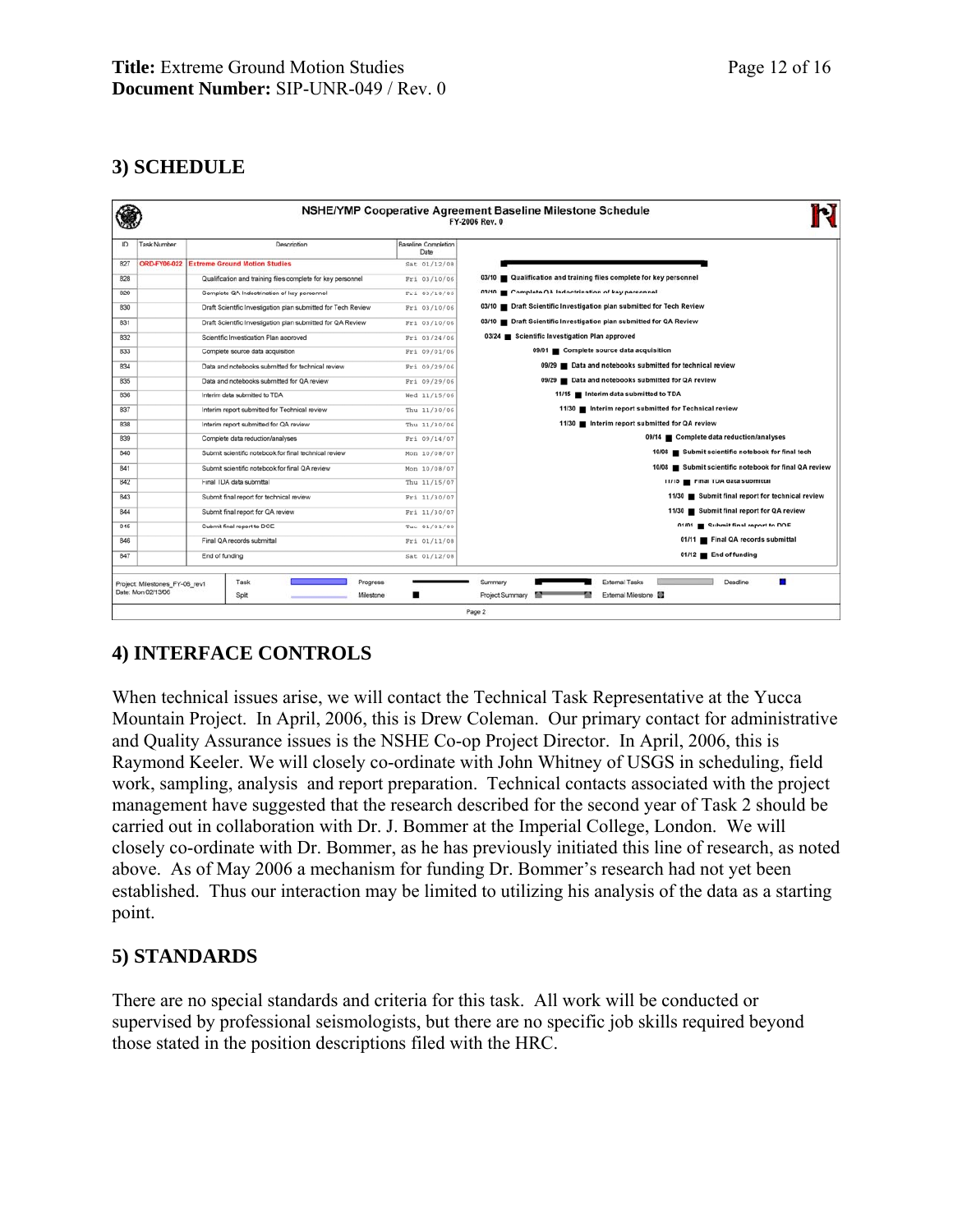#### **Title:** Extreme Ground Motion Studies Page 13 of 16 **Document Number:** SIP-UNR-049 / Rev. 0

### **6) IMPLEMENTING PROCEDURES (IP'S)**

A scientific notebook will be maintained for Subtask 1, and a separate scientific notebook will be maintained for Subtask 2. For most activities, there is no implementing procedure because the work is not routine; and therefore activities will be documented in the scientific notebooks.

No new implementing procedures will be needed.

Scoping study samples of sandstone will be gathered by James Brune. GPS will be used to control sample locations, and IPR001 subsection 3.8 will be followed in the use of GPS receivers. Samples will be controlled under QAP-8.0, "Identification and Control of Items and Samples".

Data to be used to measure the velocity of sandstone will be obtained under IPR-024, "Procedure for deployment of the Texan seismic microtremor arrays".

The strength of sandstone samples, including scoping study samples, will be evaluated under the supervision of Jaak Daemen under IPR-012, "Preparation of Rock Core Specimins for the Determination of Mechanical Properties of Rock", IPR-010, "Splitting (Brazilian) Tensile Strength Test of Rock", and IPR-011, "Determining Uniaxial Compressive Strength of Rock".

### **7) SAMPLES**

Non-QA'd scoping study samples of San Andreas sandstones will be collected by James Brune.

### **8) EQUIPMENT AND INSTRUMENTATION**

The equipment that is used for testing the strength of sandstone samples is described in IPR-010, "Splitting (Brazilian) Tensile Strength Test of Rock", IPR-011, "Determining Uniaxial Compressive Strength of Rock", and IPR-012, "Preparation of Rock Core Specimins for the Determination of Mechanical Properties of Rock". This equipment is located in a controlled location on the University of Nevada campus in Reno, Nevada, and only authorized persons are allowed access. These IPRs describe methods for calibration of this test equipment. The PI of this project will assure that the calibration procedures described in those IPRs are followed.

The equipment that is used to measure the velocity of sandstone is described in IPR-024, "Procedure for deployment of the Texan seismic microtremor arrays". That equipment is also located in a controlled location on the University of Nevada campus in Reno, Nevada, and only authorized persons are allowed access. During field deployment, the equipment will be transported to the test location in a Nevada Seismological Laboratory truck and kept locked and under control of NSL personnel at all times. Actual measurements at any one location are carried out in one day. During the deployment, authorized personnel are present at all times to assure that the equipment is secure and not tampered with. IPR-024 describes in full all necessary calibration of this equipment. The PI will assure that all requirements of IPR-024 including calibrations are carried out in accordance with the procedure.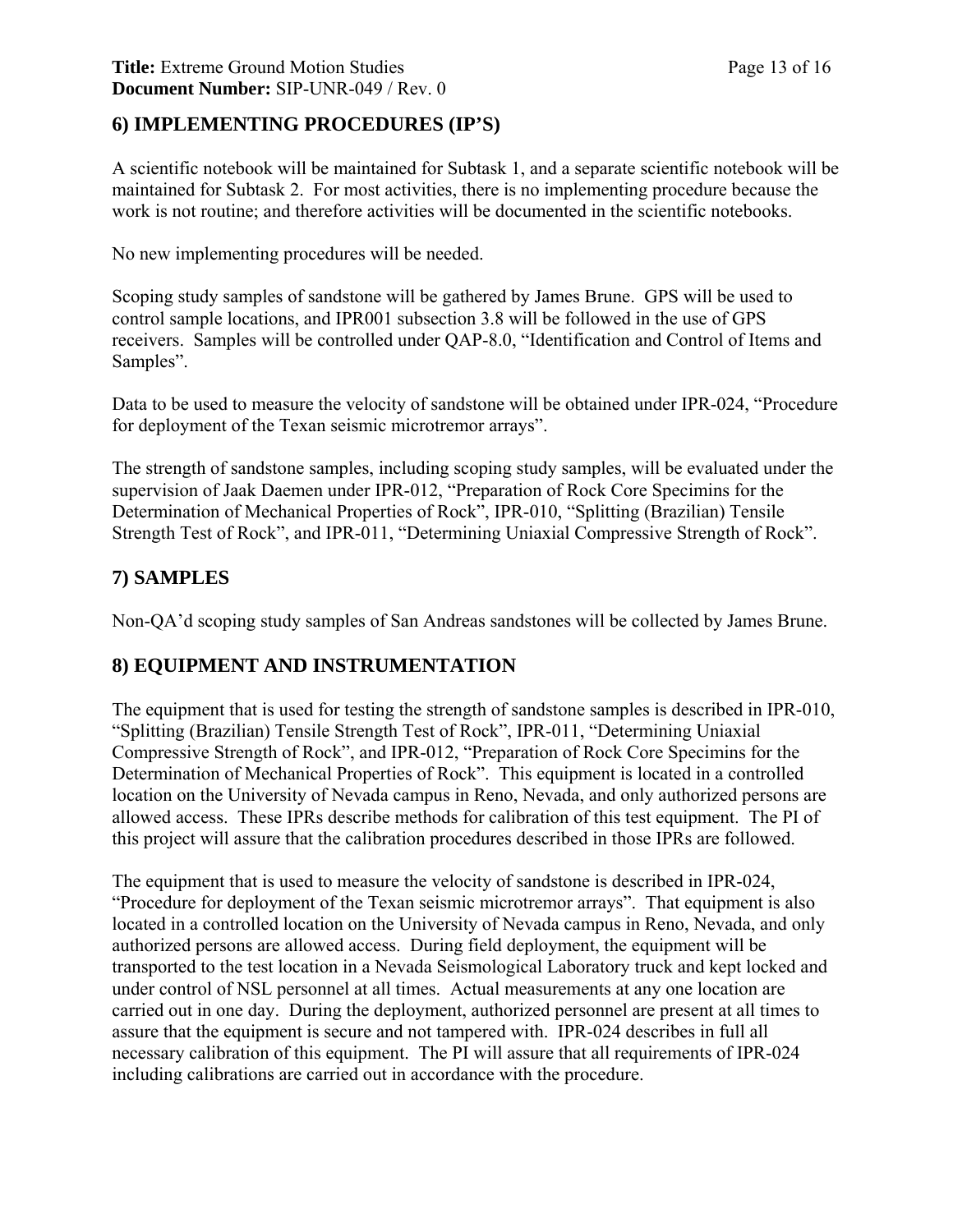### **9) SOFTWARE**

Tables of extreme ground motion will be compiled using Excel. Analysis of strong motion data will all be handled using MATLAB Version 7.0.1. Analysis procedures will be simple and nonroutine, and will be documented in the scientific notebook. Any extensive macros, routines, or code that will be written in MATLAB will be qualified in accordance with QAP-3.2.

### **10) PROCUREMENTS AND SUBCONTRACTS**

Unqualified age dating will be sub-contracted to Lawrence Livermore National Laboratory. Other than this, all work including sample collection, strength testing, and field measurement of rock velocities will be performed by UNR personnel under the Nevada System of Higher Education QA program.

### **11) HOLD POINTS**

None.

### **12) QUALITY CONTROL—ACCURACY, PRECISION, ERROR, AND UNCERTAINTY**

Subtask 1 will use estimates of shear velocities of sandstones taken in the field. Measurements will specify locations using GPS, for which accuracy of locations is 10 meters horizontal and 20 m vertical. The field uncertainty in shear velocities is 10%-20%, considering complex geometries and spatial variability. Uncertainties will be propagated through subsequent analyses. Rock samples strength probably has a much greater variability from one sample to the next than laboratory uncertainties in measurement, so uncertainties will be estimated from this variability and propagated through subsequent analyses. The accuracy and uncertainty in age dating of samples is dependent on local conditions and rock type, and can only be determined by the dating procedure itself. The accuracy obtained will be factored in for determining the reliability of final conclusions.

Subtask 2 will seek to know all extreme values to within 10% of the extreme value. Greater accuracy is possible for some of the records, but that depends on the age of the data and the procedures used by the agencies that gathered the data. Uncertainties will be propagated as appropriate through subsequent analyses. Our best estimate of the accuracy obtained will be factored in for determining the reliability of final conclusions.

## **13) DATA RECORDING, REDUCTION, AND REPORTING**

For Subtask 2, strong-motion data are readily available via the web from the agencies that gather the data. The COSMOS virtual database, which is maintained by the University of California at Santa Barbara as an activity of the Consortium of Operators of Strong-Motion Observation Systems (COSMOS) and supported with major funding from the National Science Foundation, is a very useful tool for pointing the user to the sources of the data on the web sites of the agencies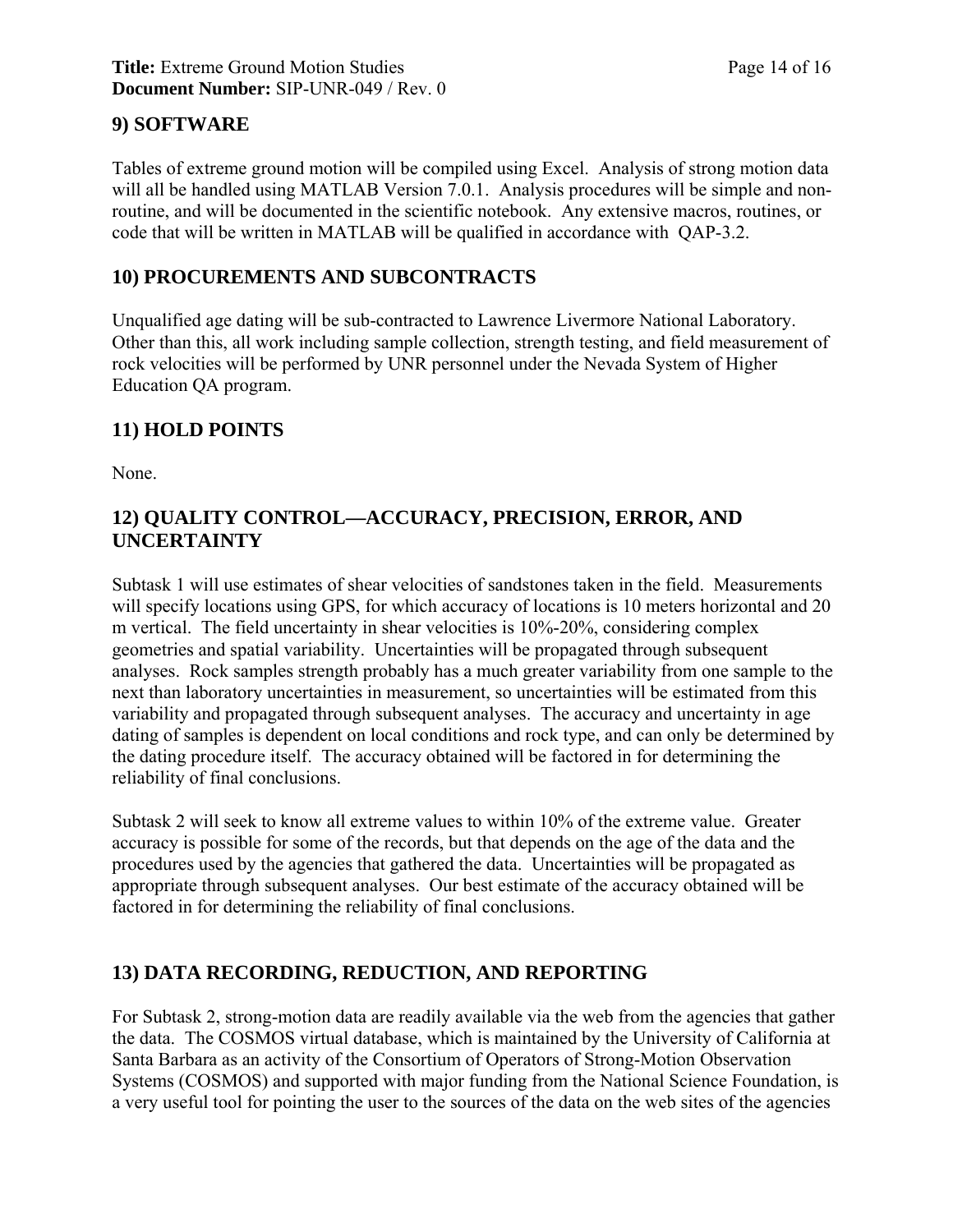#### **Title:** Extreme Ground Motion Studies Page 15 of 16 **Document Number:** SIP-UNR-049 / Rev. 0

that gathered the data. The COSMOS database is searchable, allowing the user to select, for instance, all data with peak acceleration greater than some threshold. The data does not qualify under QA procedures. Very little reduction will be required. In particular, we will rely on integrations by others to the extent possible to obtain velocity from recorded accelerations. When that is not possible, in a few cases, we will use the simplest possible approach and document it thoroughly in the scientific notebook. Traceability of the strong-motion data and metadata to the agency that gathered it will be carefully documented. Sources of all seismograms will be documented thoroughly in directories made for each data file and in the scientific notebook.

## **14) FIELD SURVEYING**

GPS will be used for locations of all field sampling and measurements. IPR001 will be followed to control use of GPS instruments.

## **15) REVIEWS AND VERIFICATIONS**

Scientific notebooks and associated data started under this task will be reviewed at the end of the subtask, or earlier as needed, or required. Study data and/or results will be reviewed in accordance with QAP-3.0.

## **16) RECORDS AND SUBMITTALS**

QA records produced as a result of the NSHE QAP's will be controlled in accordance with QAP-17.0. Electronic data gathered from other sources will be protected in accordance with QAP-3.1. Unqualified data will be labeled "unqualified", but still be traceable to its origin. All this data will be protected in computers with passwords and accessible only to persons working on the project. Backups of data will be kept in a safe in LMR building on the UNR campus, as well as a locked office.

Quarterly report submittals will be submitted in accordance with the Cooperative Agreement. At the end of the project a report (submittal) will present results, analyses and interpretations, and implications for seismic hazard elements. This report will be reviewed according to QAP-3.4 (Technical Reports). Records will be submitted in accordance with the Cooperative Agreement from the administrative task PI to DOE. Results will also be reviewed and submitted to a peerreviewed journal. NSHE QAP-3.0, "Scientific Investigation Control" governs scientific notebooks used in this work plan. Submittal of the notebooks and report constitutes evidence of the work performed. Scientific notebooks will be periodically photocopied, and the photocopies will be filed in a fire-rated safe.

#### SUBTASK 1

 A review draft of a preliminary report and results of cosmogenic age dating will be submitted by Whitney and Brune by November 30 2006. A review draft of the final report for subtask 1 will be submitted by November 30, 2007.

#### SUBTASK 2